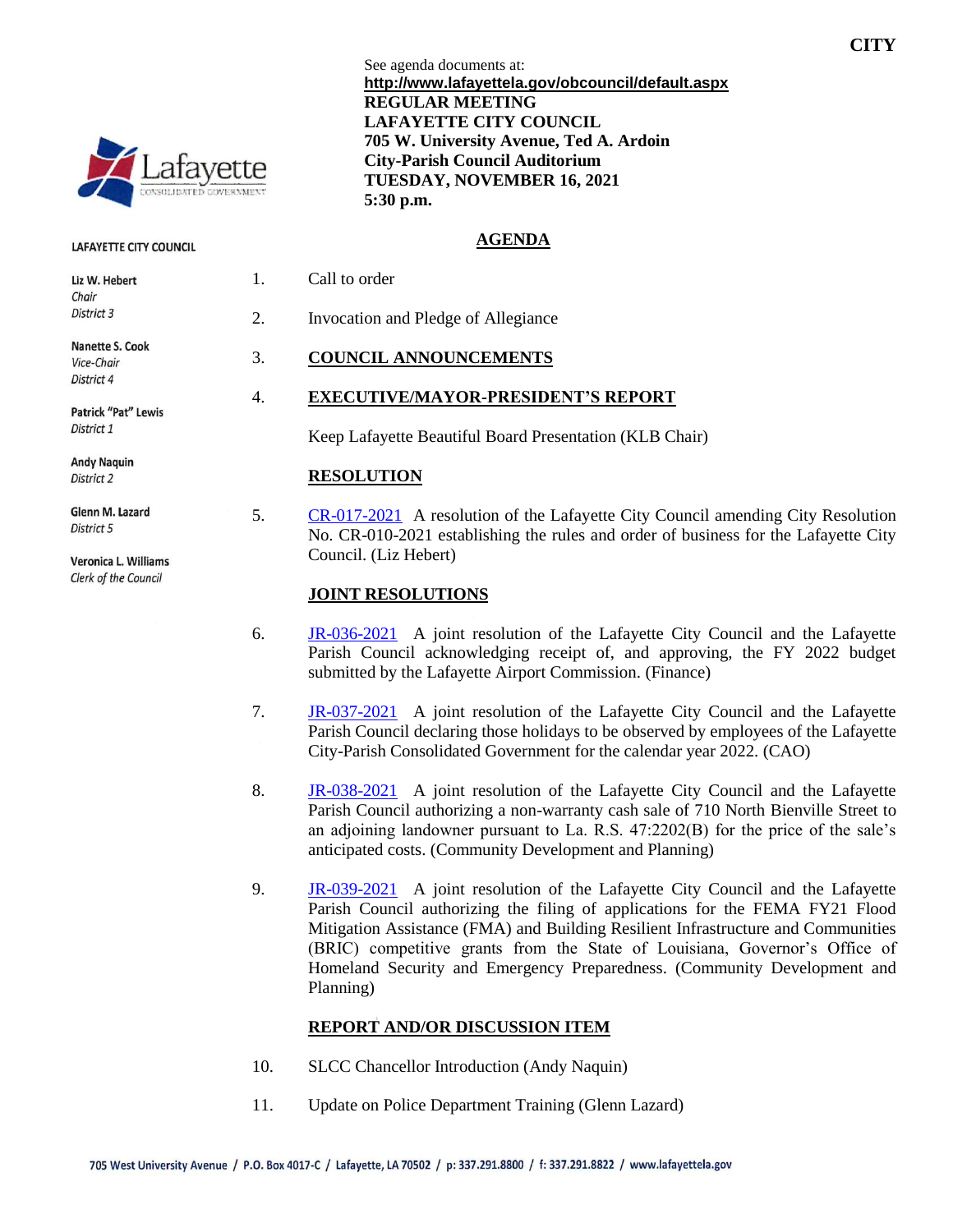## **ORDINANCES FOR FINAL ADOPTION**

- 12. [CO-151-2021](http://apps.lafayettela.gov/OBCouncil/ViewDocument.aspx?docID=2064766) An ordinance of the Lafayette City Council amending the Lafayette Development Code so as to reclassify Case No. ZON2021-0033 1206 E. Broussard Road Rezoning, located generally north of Torrenova Circle, east of Vanburg Place, and south of E. Broussard Road; the particular parcels being rezoned from RS-1 (Residential Single-Family) to MN-1 (Mixed-Use Neighborhood). (Community Development and Planning)
- 13. [CO-152-2021](http://apps.lafayettela.gov/OBCouncil/ViewDocument.aspx?docID=2064767) An ordinance of the Lafayette City Council approving a Conditional Use Permit to allow a bar/lounge in a D (Downtown) Zoning District, Case No. ZON2021-0034, 110 Polk Street Conditional Use Permit, located generally south of Garfield Street, north of East Congress Street, and east of Jefferson Street. (Community Development and Planning)
- 14. [CO-153-2021](http://apps.lafayettela.gov/OBCouncil/ViewDocument.aspx?docID=2064770) An ordinance of the Lafayette City Council amending the Lafayette Development Code and the official map of the City of Lafayette, providing for the annexation of additional land into the corporate limits of the City of Lafayette, Louisiana, Case No. ZON2021-0035 1215 Rue du Belier Annexation, located generally north of Ridge Road, west of South Domingue Avenue, and south of Bianca Lane, and assigning a zoning classification of RM-1 (Residential Mixed) (District 2). (Community Development and Planning)
- 15. [CO-154-2021](http://apps.lafayettela.gov/OBCouncil/ViewDocument.aspx?docID=2064771) An ordinance of the Lafayette City Council authorizing a Cooperative Endeavor Agreement between the City of Lafayette and the City of Scott for the use of a Lafayette Fire Department Spare Ladder Truck by the Scott Fire Department. (Fire)
- 16. [CO-155-2021](http://apps.lafayettela.gov/OBCouncil/ViewDocument.aspx?docID=2064774) An ordinance of the Lafayette City Council authorizing and directing the Lafayette Mayor-President to enter into Amendment No. 3 to the Wholesale Water Agreement between the Lafayette City-Parish Consolidated Government and the Lafayette Parish Waterworks District North. (Utilities)

## **INTRODUCTORY ORDINANCES**

- 17. [CO-156-2021](http://apps.lafayettela.gov/OBCouncil/ViewDocument.aspx?docID=2064776) An ordinance of the Lafayette City Council amending the FY 20/21 operating and capital budgets of the Lafayette City-Parish Consolidated Government to recognize revenue totaling \$25,403.59 from Community Foundation of Acadiana and revenue totaling \$28,500.00 from the Lafayette Parish School System, increasing the use of the Sales Tax Capital Improvement Fund 401 Prior Year Fund Balance by \$5,000.00 and appropriating within the Parc Department for the purchase and construction of a fitness court. (Nanette Cook)
- 18. [CO-157-2021](http://apps.lafayettela.gov/OBCouncil/ViewDocument.aspx?docID=2064778) An ordinance of the Lafayette City Council amending the FY 21/22 operating budget of the Lafayette City-Parish Consolidated Government to provide for an adjustment to election expenses due to the October 9, 2021 election being moved to November 13, 2021. (Finance)
- 19. [CO-158-2021](http://apps.lafayettela.gov/OBCouncil/ViewDocument.aspx?docID=2064779) An ordinance of the Lafayette City Council amending the FY 21/22 operating budget and adjusting the manning tables of the Lafayette City-Parish Consolidated Government by moving one (1) Fire Dept Records Clerk position from Administration to the Fire Training Division within the Lafayette Fire Department. (Fire)
- 20. [CO-159-2021](http://apps.lafayettela.gov/OBCouncil/ViewDocument.aspx?docID=2064782) An ordinance of the Lafayette City Council authorizing the Lafayette Mayor-President to enter into an Intergovernmental Agreement between the Lafayette City-Parish Consolidated Government and the Lafayette Parish School Board for Transportation Services. (Liz Hebert & Mayor-President)
- 21. [CO-160-2021](http://apps.lafayettela.gov/OBCouncil/ViewDocument.aspx?docID=2064783) An ordinance of the Lafayette City Council amending the FY 21/22 capital budget of the Lafayette City-Parish Consolidated Government by increasing anticipated revenues in the amount of \$905,985 from the Federal Transit Administration (FTA) Section 5307 Urbanized Area Formula Grant and appropriating these funds along with the required match in the amount of \$197,233 for use within the Traffic, Roads & Bridges Department, Transit Division. (Traffic, Roads and Bridges)